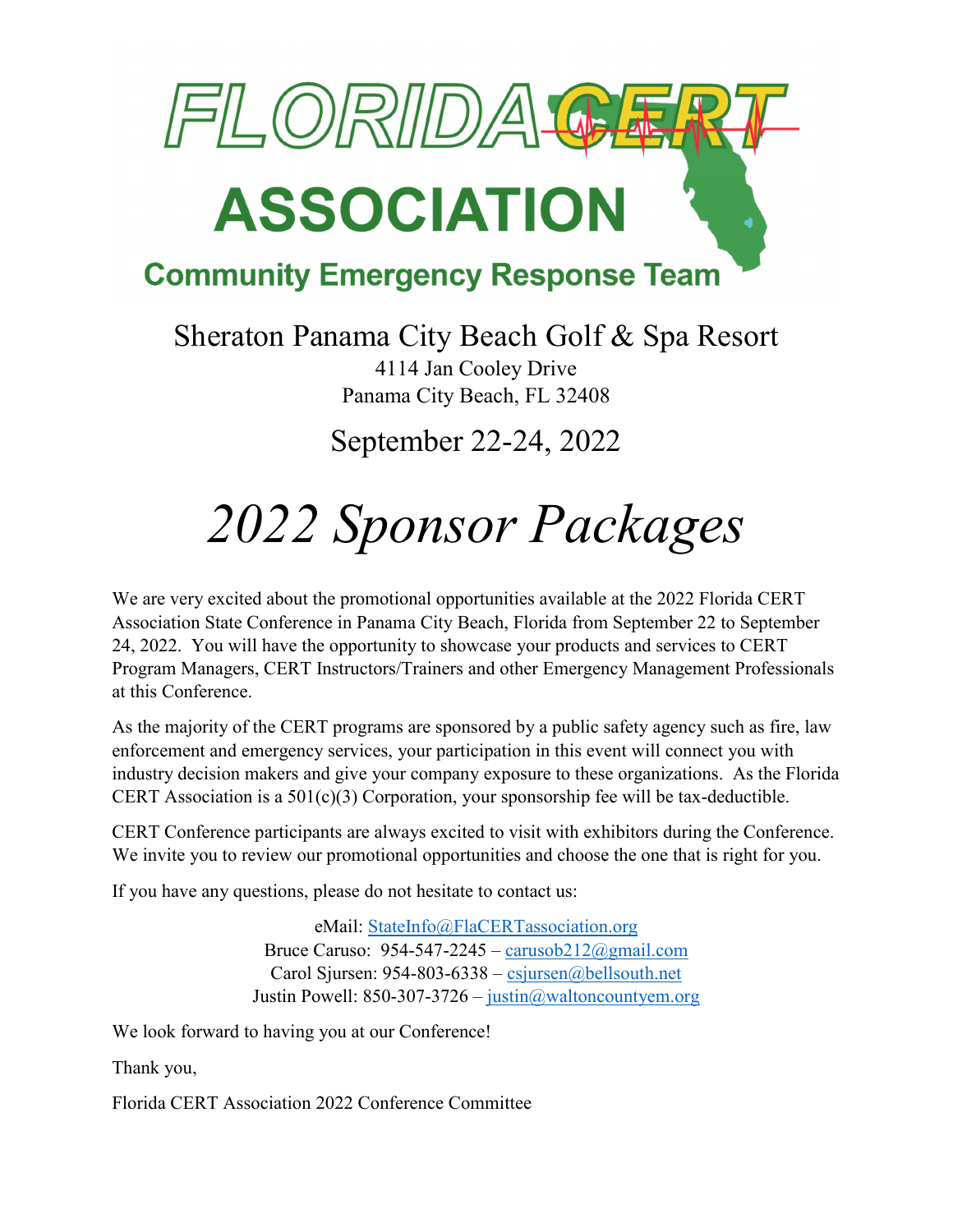

### **Community Emergency Response Team**

## *2022 Sponsor Packages*



- Two (2) Chairs
- Wireless Internet Access
- Full Page Ad in Participant Packet
- Inclusion of Samples or Literature in Conference Tote Bags
- Access to Contact List of Conference Registrants
- Five (5) Complimentary Conference Registrations
- Opportunity to Sell CERT/EM Related Merchandise
- Social Media Recognition
- Website Recognition
- Special Recognition During Opening Plenary Session (Day 1)
- Featured Presence on All Conference Promotional emails
- VIP Seating at Awards Breakfast
- Logo Prominently Displayed on Signage in Exhibit Hall
- Opportunity to Speak During Open Plenary Session (Day 1)
- Opportunity to Assist with Awards Presentations
- Opportunity to Speak at Awards Breakfast
- Opportunity to Provide Video on Website
- Opportunity to Provide Official Conference Tote Bag with Your Company Logo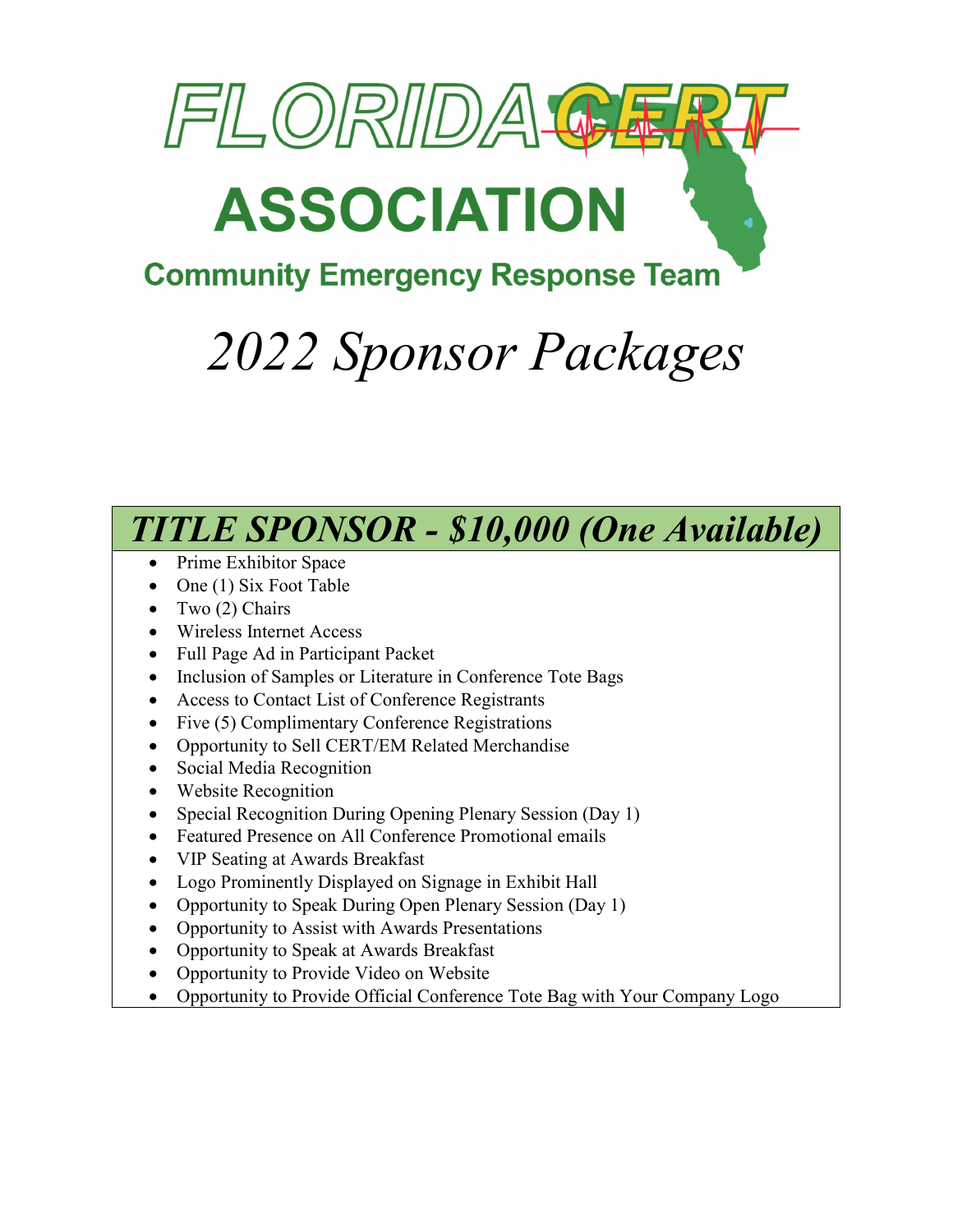

### **Community Emergency Response Team**

## *2022 Sponsor Packages*

### *AWARDS BREAKFAST SPONSOR - \$7,500 (One Available)*

- Prime Exhibitor Space
- $\bullet$  One (1) Six Foot Table
- $\bullet$  Two (2) Chairs
- Wireless Internet Access
- Three Quarter (3/4) Page Ad in Participant Packet
- Inclusion of Samples or Literature in Conference Tote Bags
- Access to Contact List of Conference Registrants
- Four (4) Complimentary Conference Registrations
- Opportunity to Sell CERT/EM Related Merchandise
- Social Media Recognition
- Website Recognition
- Special Recognition During Opening Plenary Session (Day 1)
- Featured Presence on All Conference Promotional emails
- VIP Seating at Awards Breakfast
- Opportunity to Speak at Awards Breakfast
- Logo Prominently Displayed on Signage in Exhibit Hall
- Opportunity to Assist with Awards Presentations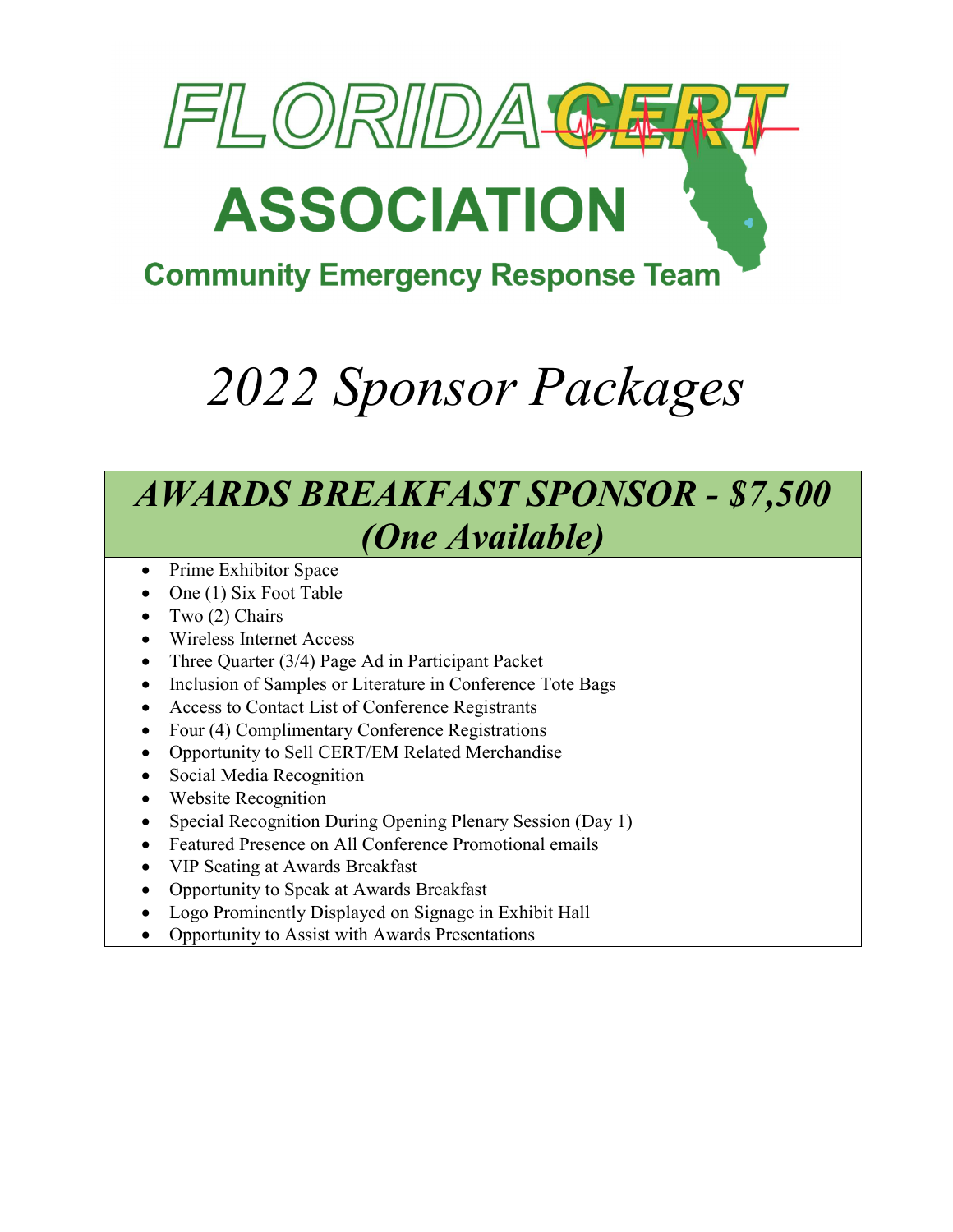

### **Community Emergency Response Team**

## *2022 Sponsor Packages*

### *PLATINUM SPONSOR - \$5,000*

- Prime Exhibitor Space
- One (1) Six Foot Table
- Two (2) Chairs
- Wireless Internet Access
- Three Quarter (3/4) Page Ad in Participant Packet
- Inclusion of Samples or Literature in Conference Tote Bags
- Access to Contact List of Conference Registrants
- Four (4) Complimentary Conference Registrations
- Opportunity to Sell CERT/EM Related Merchandise
- Social Media Recognition
- Website Recognition
- Special Recognition During Opening Plenary Session (Day 1)
- Featured Presence on All Conference Promotional emails
- VIP Seating at Awards Breakfast
- Logo Prominently Displayed on Signage in Exhibit Hall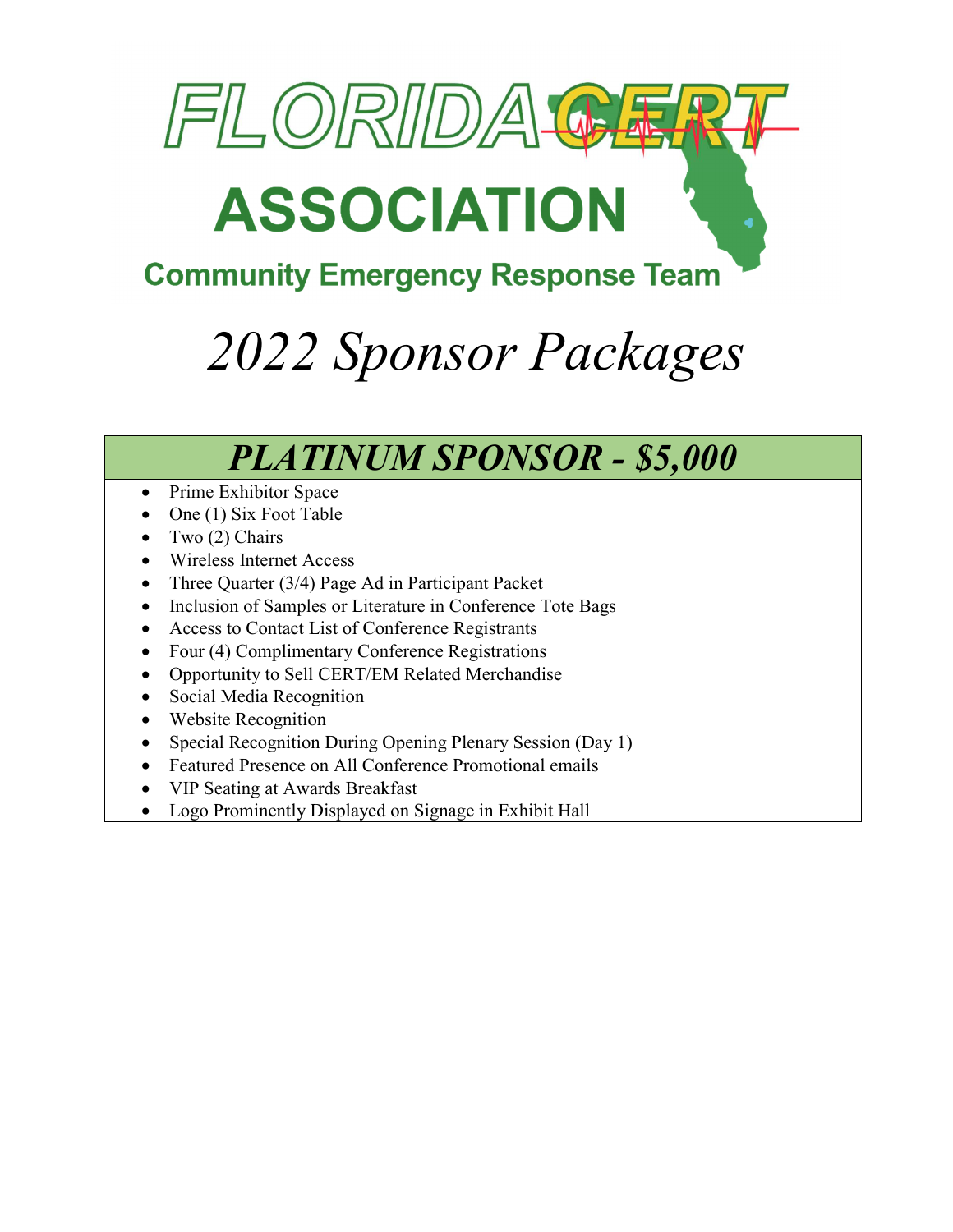

### **Community Emergency Response Team**

# *2022 Sponsor Packages*

### *COFFEE SPONSOR - \$3,000 (Two Available)*

- Prime Exhibitor Space
- $\bullet$  One (1) Six Foot Table
- $\bullet$  Two (2) Chairs
- Wireless Internet Access
- One Half (1/2) Page Ad in Participant Packet
- Inclusion of Samples or Literature in Conference Tote Bags
- Access to Contact List of Conference Registrants
- Three (3) Complimentary Conference Registrations
- Opportunity to Sell CERT/EM Related Merchandise
- Social Media Recognition
- Website Recognition
- Special Recognition During Opening Plenary Session (Day 1)
- Featured Presence on All Conference Promotional emails
- VIP Seating at Awards Breakfast
- Logo Prominently Displayed on Signage in Exhibit Hall
- Prominent Signage During Morning Coffee Service either Thursday or Friday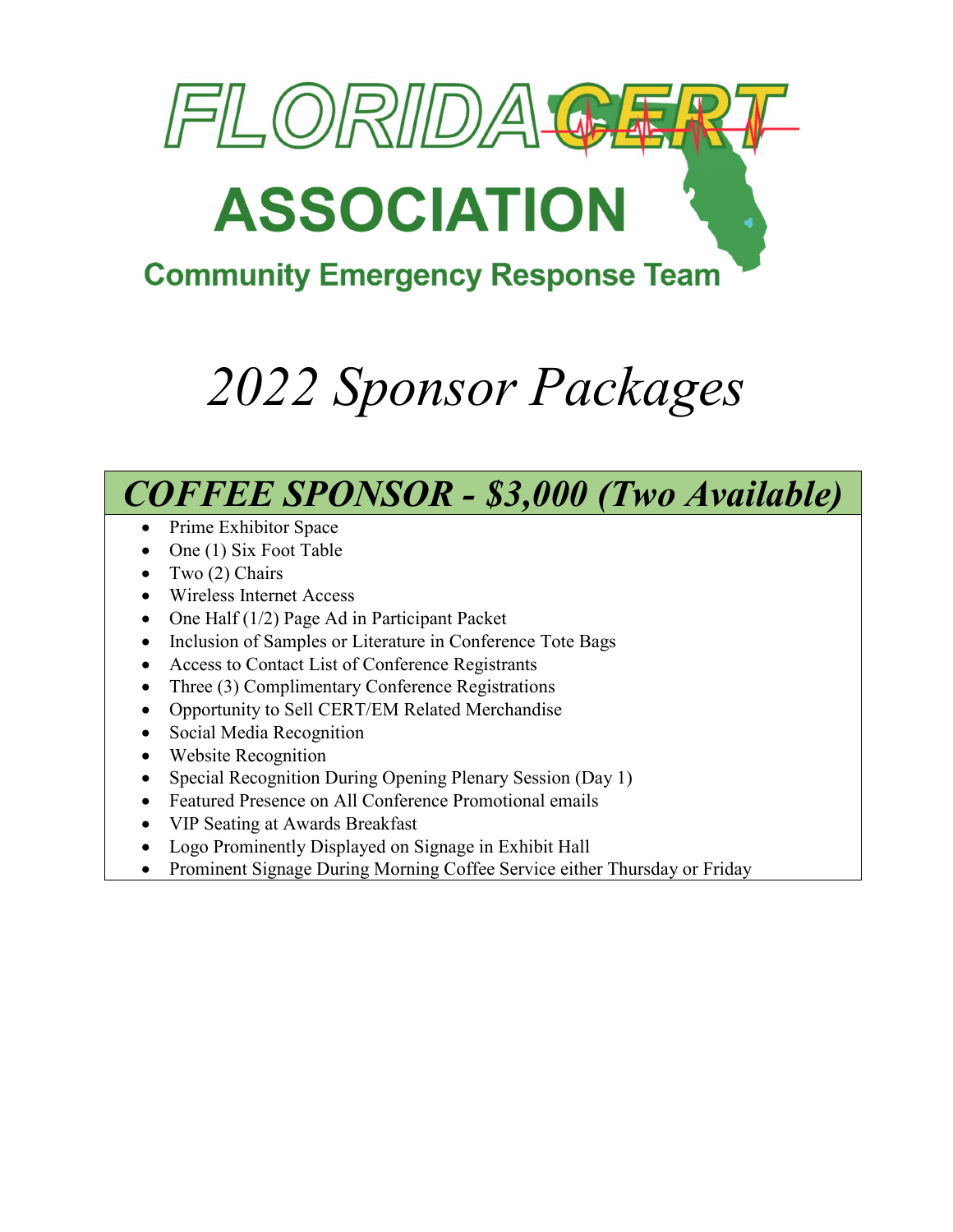

### **Community Emergency Response Team**

## *2022 Sponsor Packages*

### *GOLD SPONSOR - \$2,500*

- Prime Exhibitor Space
- One (1) Six Foot Table
- Two (2) Chairs
- Wireless Internet Access
- One Half (1/2) Page Ad in Participant Packet
- Inclusion of Samples or Literature in Conference Tote Bags
- Access to Contact List of Conference Registrants
- Three (3) Complimentary Conference Registrations
- Opportunity to Sell CERT/EM Related Merchandise
- Social Media Recognition
- Website Recognition
- Special Recognition During Opening Plenary Session (Day 1)
- Featured Presence on All Conference Promotional emails
- VIP Seating at Awards Breakfast
- Logo Prominently Displayed on Signage in Exhibit Hall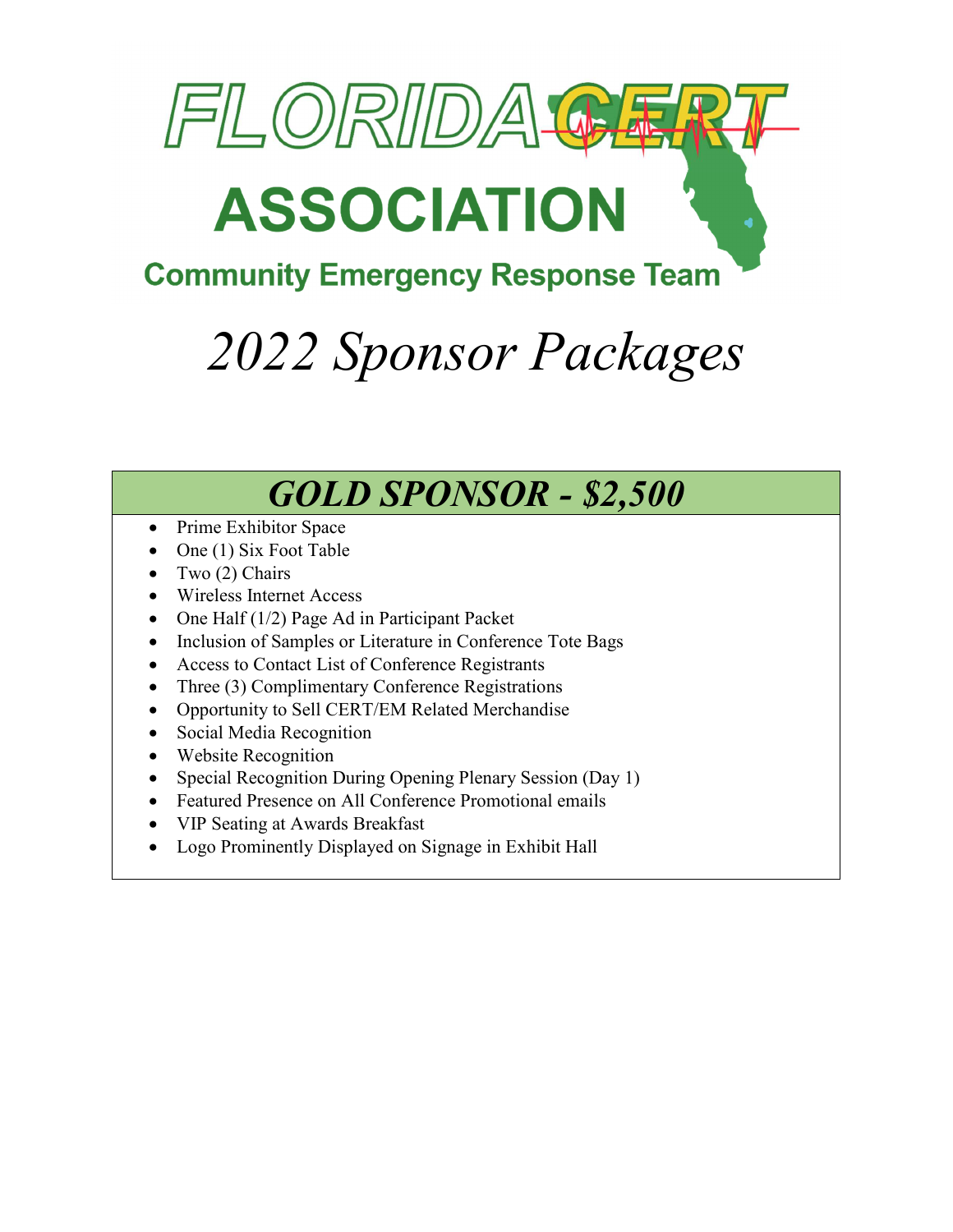

### **Community Emergency Response Team**

## *2022 Sponsor Packages*

### *SILVER SPONSOR - \$1,000*

- Exhibitor Space
- One (1) Six Foot Table
- Two (2) Chairs
- Wireless Internet Access
- One Quarter (1/4) Page Ad in Participant Packet
- Inclusion of Samples or Literature in Conference Tote Bags
- Access to Contact List of Conference Registrants
- Two (2) Complimentary Conference Registrations
- Opportunity to Sell CERT/EM Related Merchandise
- Social Media Recognition
- Website Recognition